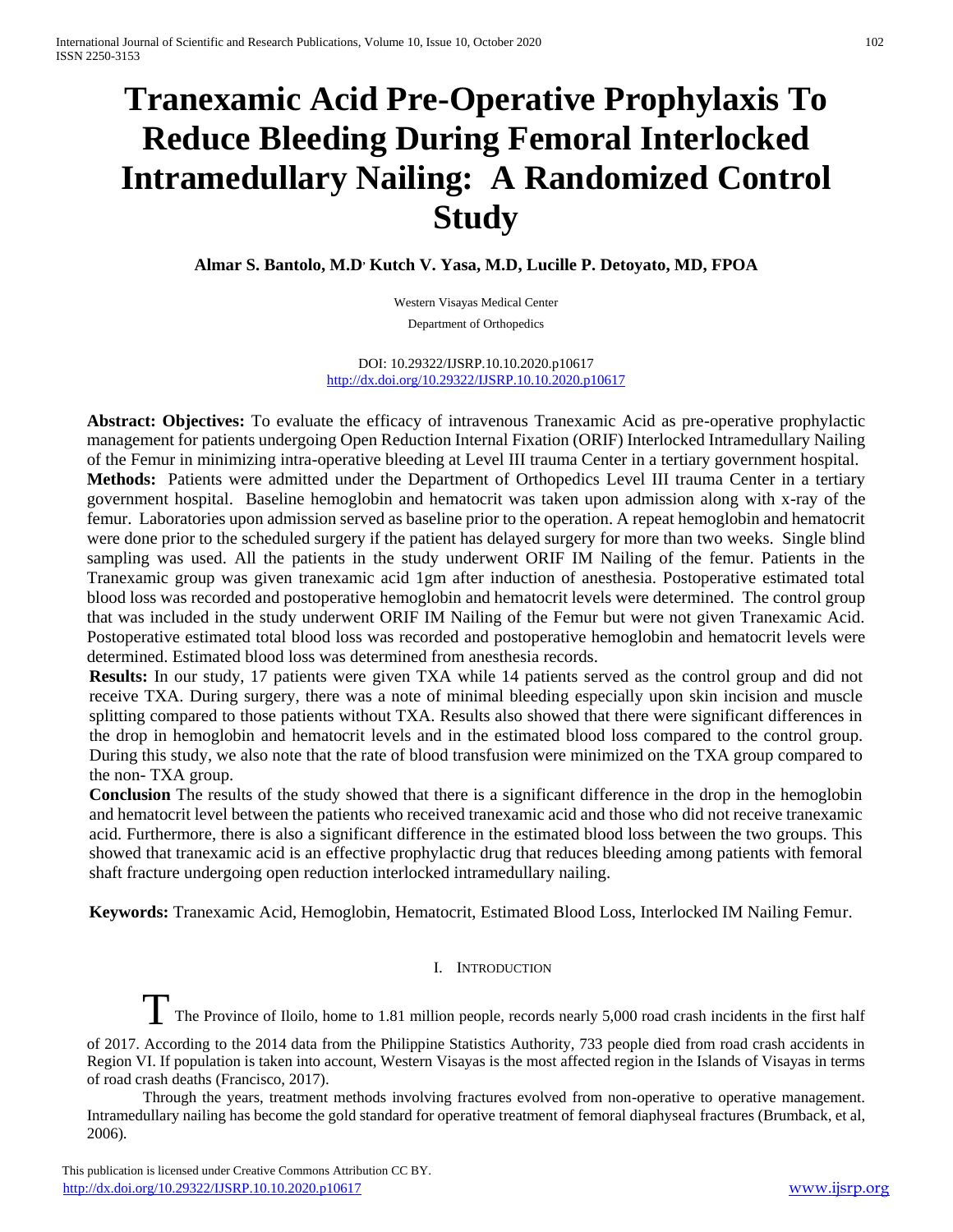Open reduction intramedullary nailing of the femur is extensive and blood is usually needed to undergo the procedure. However, due to scarcity and difficulty in securing blood, it is considered one of the reasons for the delay in surgery.

Tranexamic acid (TXA) is an antifibrinolytic drug that has been shown by several studies to be effective in reducing blood loss and blood transfusions after orthopaedic surgeries [\(Amer KM,](https://www.ncbi.nlm.nih.gov/pubmed/?term=Amer%20KM%5BAuthor%5D&cauthor=true&cauthor_uid=28938282) [Rehman,](https://www.ncbi.nlm.nih.gov/pubmed/?term=Rehman%20S%5BAuthor%5D&cauthor=true&cauthor_uid=28938282) [Amer K](https://www.ncbi.nlm.nih.gov/pubmed/?term=Amer%20K%5BAuthor%5D&cauthor=true&cauthor_uid=28938282) and [Haydel,2](https://www.ncbi.nlm.nih.gov/pubmed/?term=Haydel%20C%5BAuthor%5D&cauthor=true&cauthor_uid=28938282)018; Dai, Zhou, Zhang, H., and Zhang, J., 2018; Gausden, et al., 2017; Goldstein, Feldmann, Wulf, and Wiesmann, 2017; Lin, and Woolf, 2016; Sridharan, and Sivaramakrishnan, 2018; Vijay, Bedi, Mitra, and Das, 2013). Several studies have reported the role and efficacy of TXA in hip and knee replacement surgery. However, the effectiveness of TXA use in orthopaedic fracture surgeries specifically in femoral shaft fractures still remains unclear. The purpose of this study is to investigate the effectiveness and safety of TXA treatment in reducing blood loss in patients who underwent open intramedullary nailing surgeries for femoral shaft fractures.

## General Objective

To evaluate the efficacy of intravenous Tranexamic Acid as pre-operative prophylactic management for patients undergoing Open Reduction Internal Fixation (ORIF) Interlocked Intramedullary Nailing of the Femur in minimizing intraoperative bleeding at Level III trauma Center in a tertiary government hospital.

## **Specific Objective**

- 1. To describe the demographic profile of patients given intravenous Tranexamic Acid as pre-operative prophylactic management for patients undergoing Open Reduction Internal Fixation (ORIF) Interlocked Intramedullary Nailing of the Femur as to:
	- A. Age
	- B. Sex
- 2. To determine the efficacy of Tranexamic Acid as pre-operative prophylactic management for patients undergoing Open Reduction Internal Fixation (ORIF) Interlocked Intramedullary Nailing of the Femur as to:
	- A. Estimated Blood Loss
	- B. Drop in Hemoglobin Level
	- C. Drop in Hematocrit Level

## II. RESEARCH AND COLLECT IDEA

This study was designed to evaluate the efficacy of intravenous Tranexamic Acid as pre-operative prophylactic management for patients undergoing Open Reduction Internal Fixation (ORIF) Interlocked Intramedullary Nailing of the Femur in minimizing intra-operative bleeding at a Level III trauma Center in a tertiary government hospital.

#### **Research Design**

A randomized control study design was employed in the study.

# **Study Setting**

This study was done at Level III trauma Center in a tertiary government hospital.

## **Duration of the Study**

This study was conducted from January 2018 to June 2019.

## **Participants/Subject/Respondents**

All patients admitted with fracture of the middle shaft of the femur classified according to AO who underwent ORIF Interlocked Intramedullary Nailing.

#### **Inclusion Criteria**

1.) age 20-70 years old

2.) have simple fracture at the middle  $3<sup>rd</sup>$  of femoral shaft classified in AO as AO 32-A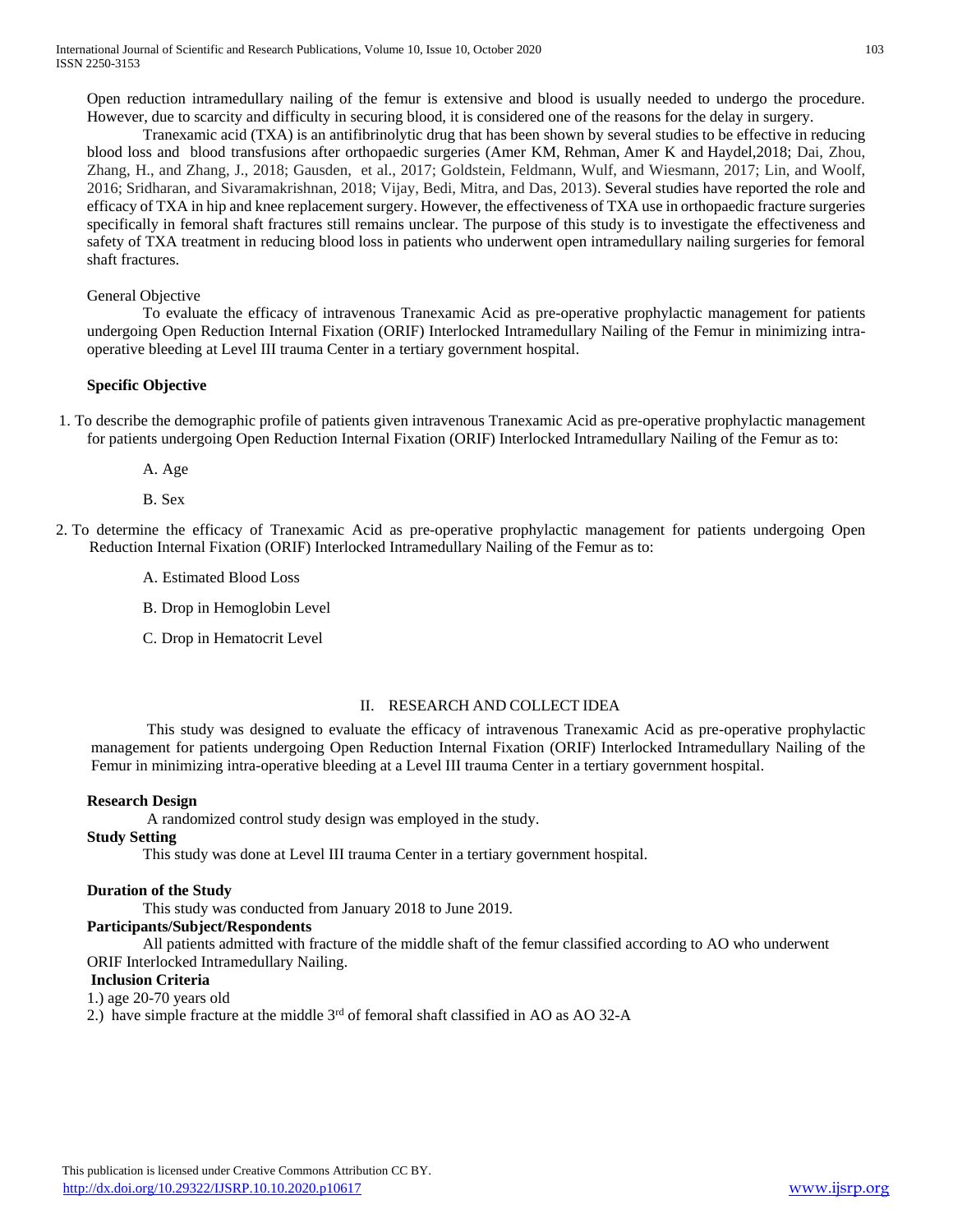

32-A simple fracture 32-A1 spiral 32-A2 oblique (> 30°) 32-A3 transverse  $( $30^{\circ}$ )$ 32-A(1-3).1 = subtrochanteric fracture

#### (Source: AO Trauma)

3.) injury resulted from motor vehicular accident.

# **Exclusion Criteria**

1.) patients with multiple injuries including femoral shaft

2.) patients with co-morbid conditions and bleeding disorders

## **Procedure of the study**

Patients were admitted under the Department of Orthopedics Level III trauma Center in a tertiary government hospital and have fractures of the middle 3<sup>rd</sup> of the femur classified according to AO specifically AO 32-A underwent Open Reduction Internal Fixation (ORIF) Interlocked Intramedullary (IM) Nailing. All participants were oriented, apprised and an informed consent was secured prior to the study.

Baseline hemoglobin and hematocrit was taken upon admission along with x-ray of the femur. Laboratories upon admission served as baseline prior to the operation. A repeat hemoglobin and hematocrit was done prior to the scheduled surgery if the patient has delayed surgery for more than two weeks. Single blind sampling was used.

All the patients in the study underwent ORIF IM Nailing of the femur. Patients in the Tranexamic group was given tranexamic acid 1gm after induction of anesthesia. Postoperative estimated total blood loss was recorded and postoperative hemoglobin and hematocrit levels were determined.

 The control group that was included in the study underwent ORIF IM Nailing of the Femur but were not given Tranexamic Acid. Postoperative estimated total blood loss was recorded and postoperative hemoglobin and hematocrit levels were determined. Estimated blood loss was determined from anesthesia records.

#### **Data Analysis Procedure**

The results of the study were analyzed using Statistical Package for Social Sciences (SPSS) version 19. Independent T-test was used to analyze the data.

# III. RESULTS AND FINDINGS

From January 2018 to June 2019, 50 patients were randomized in the study of which 19 were excluded because of existing co-morbidities. Data from thirty one patients were analyzed after randomization, 17 patients were given TXA and 14 patients were not given TXA. The study population consist of 22 males and 9 females, with the mean age of 64.

Table 1. Demographics

Sex

|        | Frequency    | Percent |
|--------|--------------|---------|
| Male   | $\sim$<br>-- | 4.4     |
| Female |              | .       |
| Total  | ັບ 1         | 100     |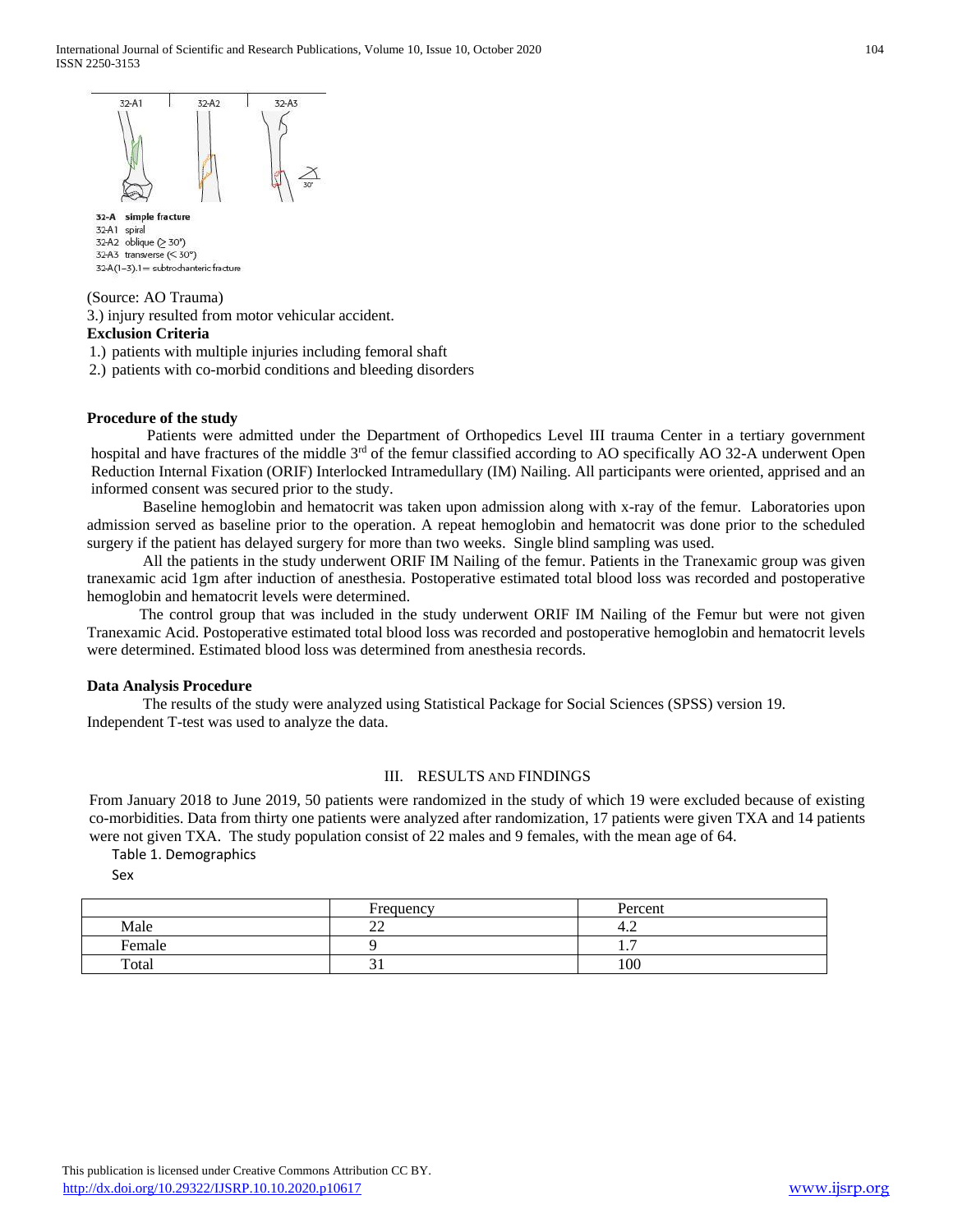International Journal of Scientific and Research Publications, Volume 10, Issue 10, October 2020 105 ISSN 2250-3153

Age

|                 | Frequency      | Percent         |
|-----------------|----------------|-----------------|
| $20\,$          | $\sqrt{6}$     | 1.1             |
| $\overline{21}$ | $\overline{1}$ | $\overline{.2}$ |
| $22\,$          | $\overline{1}$ | $\overline{.2}$ |
| 24              | $\overline{3}$ | $\overline{.6}$ |
| $\overline{25}$ | $\overline{2}$ | $\mathcal{A}$   |
| $26\,$          | $\overline{1}$ | $\cdot$         |
| 27              | $\overline{1}$ | $\overline{.2}$ |
| $28\,$          | $\overline{2}$ | $\overline{.4}$ |
| 29              | $\,1$          | $\overline{.2}$ |
| 33              | $\mathbf 1$    | $\cdot$ .2      |
| 34              | $\overline{1}$ | $\overline{.2}$ |
| 35              | $\overline{1}$ | $\overline{.2}$ |
| 36              | $\overline{1}$ | $\overline{.2}$ |
| $\overline{37}$ | $\,1$          | $\cdot$         |
| 39              | $\overline{1}$ | $\overline{.2}$ |
| 45              | $\mathbf 1$    | $\overline{.2}$ |
| 51              | $\overline{1}$ | $\overline{.2}$ |
| 57              | $\,1$          | $\overline{.2}$ |
| 59              | $\sqrt{2}$     | $\mathcal{A}$   |
| 60              | $\overline{1}$ | $\overline{.2}$ |
| 64              | $\mathbf 1$    | $\overline{.2}$ |
| Total           | 31             | $100\,$         |
|                 |                |                 |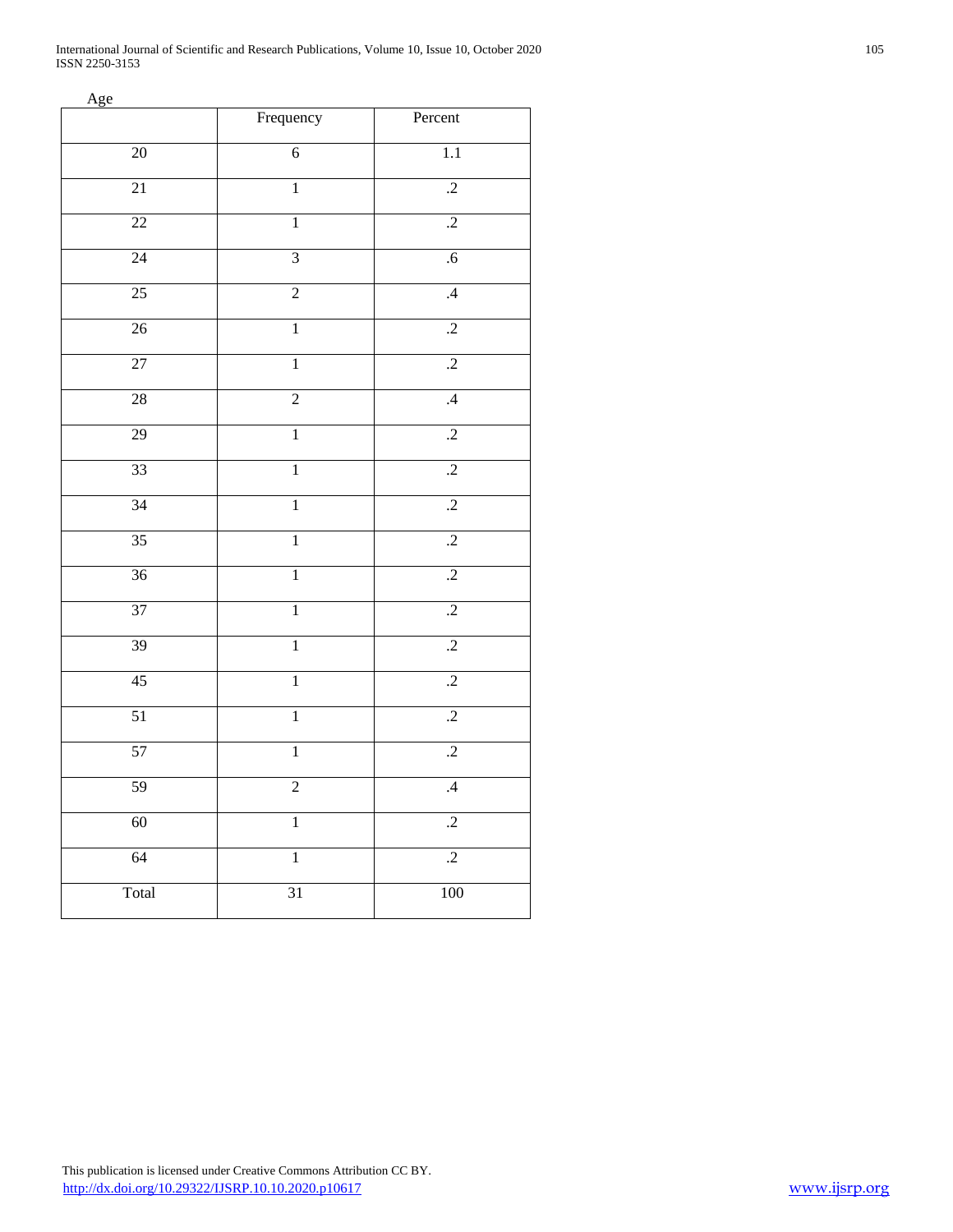## **Patient Distribution**

|              | Frequency | Percent |
|--------------|-----------|---------|
| with TXA     |           | 3.2     |
| with out TXA | 14        | 2.7     |
| Total        |           | 100     |

In the study groups, baseline hemoglobin (Hgb) and hematocrit (Hct) were requested upon admission prior to surgery. If there was a delay of surgery, baseline hemoglobin recorded is the repeat hemoglobin prior to the surgery.

Table 2. Baseline Hemoglobin

|         | Frequency        | Percent         |
|---------|------------------|-----------------|
| $11.00$ | $\mathbf{1}$     | $\cdot$         |
| 11.50   | $\overline{2}$   | $\mathcal{A}$   |
| 12.00   | $\overline{3}$   | .6              |
| 12.30   | $\overline{2}$   | $\overline{.4}$ |
| 12.50   | $\overline{2}$   | $\overline{.4}$ |
| 12.60   | $\overline{1}$   | $\overline{.2}$ |
| 12.80   | $\mathbf{1}$     | $\cdot$         |
| 13.00   | $\overline{4}$   | $.8\,$          |
| 13.20   | $\overline{3}$   | $.6\,$          |
| 13.40   | $\overline{4}$   | $\overline{.8}$ |
| 13.50   | $\overline{1}$   | $\overline{.2}$ |
| 13.60   | $\sqrt{2}$       | $\mathcal{A}$   |
| 13.70   | $\sqrt{2}$       | $\mathcal{A}$   |
| 14.10   | $\overline{2}$   | $\overline{.4}$ |
| 14.90   | $\overline{1}$   | $\overline{.2}$ |
| Total   | 31               | 5.9             |
| Total   | $\overline{527}$ | 100.0           |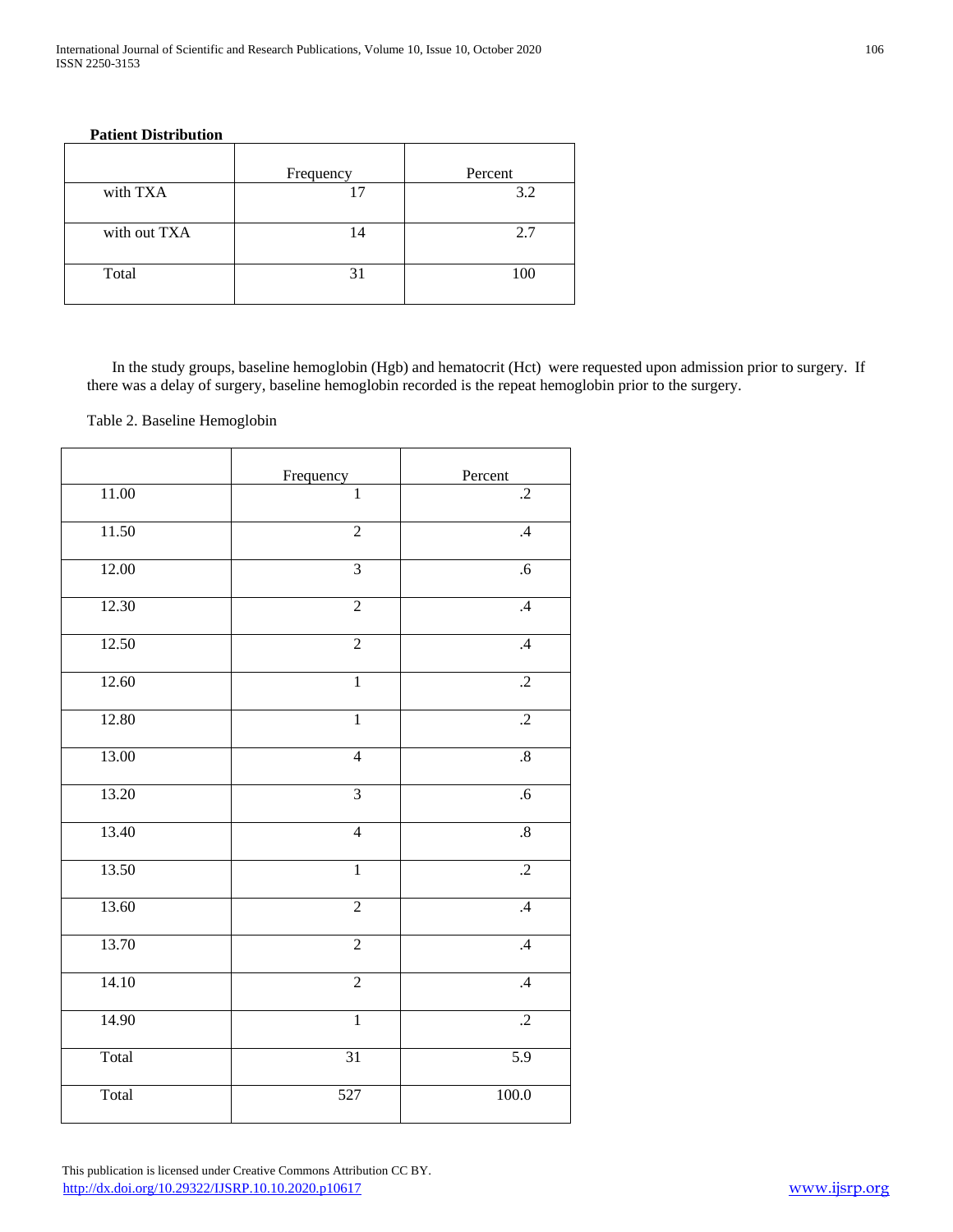## **Table 3. Baseline hematocrit**

|                  | Frequency       | Percent          |
|------------------|-----------------|------------------|
| .31              | $\mathbf{1}$    | $\cdot$ .2       |
| .35              | $\overline{5}$  | .9               |
| .36              | $\mathbf{1}$    | $\cdot$          |
| $\overline{.37}$ | $\overline{4}$  | $.8\,$           |
| .38              | $\overline{4}$  | $.8\,$           |
| .39              | $\overline{5}$  | .9               |
| .40              | $\sqrt{6}$      | 1.1              |
| .41              | $\overline{2}$  | $\mathcal{A}$    |
| .42              | $\overline{2}$  | .4               |
| .44              | $\mathbf{1}$    | $.2\,$           |
| Total            | $\overline{31}$ | $\overline{5.9}$ |
| Total            | 527             | 100.0            |

Drop in Hemoglobin Level

Baseline hemoglobin levels were noted in each study group. Drop of hemoglobin levels were compared between the two study groups. This study showed that there is a significant difference between the change in hemoglobin levels between patients who received tranexamic acid and the non TXA group. This showed that the TXA group had lower blood loss (*M = 1.42, SD = 0.63*) than the non-TXA group (*M = 2.01, SD = 0.97*), *t (29) = 2.05, p = 0.05*. Table 4: Drop in the hemoglobin level of both the TXA and non-TXA groups.

| Group      |                | Mean | <b>SD</b> | Df | m    |      | Interpretation |
|------------|----------------|------|-----------|----|------|------|----------------|
| <b>TXA</b> | $\overline{ }$ | 1.42 | 0.63      | 29 | 2.05 | 0.05 | Sig            |
| Group      |                |      |           |    |      |      |                |
| Non-       | 14             | 2.01 | 0.97      |    |      |      |                |
| <b>TXA</b> |                |      |           |    |      |      |                |
| Group      |                |      |           |    |      |      |                |

\*significant at  $\alpha = 0.05$ 

Drop in Hematocrit Level

Baseline hematocrit levels were noted in each study group. Drop of hematocrit levels were compared between the two study groups. The results showed that there is a significant difference between the change in hematocrit levels between the TXA group and the non-TXA group. This shows that the TXA group had lower blood loss ( $M = 0.024$ ,  $SD = 0.012$ ) than the non-TXA group (*M = 0.051, SD = 0.027*), *t (29) = 3.75, p = 0.001*.

|  |  |  | Table 5: Drop in the Hematocrit Level of both the TXA and non-TXA groups |  |
|--|--|--|--------------------------------------------------------------------------|--|
|--|--|--|--------------------------------------------------------------------------|--|

| Group      | N  | Mean  | <b>SD</b> | df | ັ<br>m |       | Interpretation |
|------------|----|-------|-----------|----|--------|-------|----------------|
| <b>TXA</b> |    | 0.024 | 0.012     | 29 | 3.75   | 0.001 | sig            |
| group      |    |       |           |    |        |       |                |
| Non-       | 14 | 0.051 | 0.027     |    |        |       |                |
| <b>TXA</b> |    |       |           |    |        |       |                |
| group      |    |       |           |    |        |       |                |

\*significant at  $\alpha = 0.05$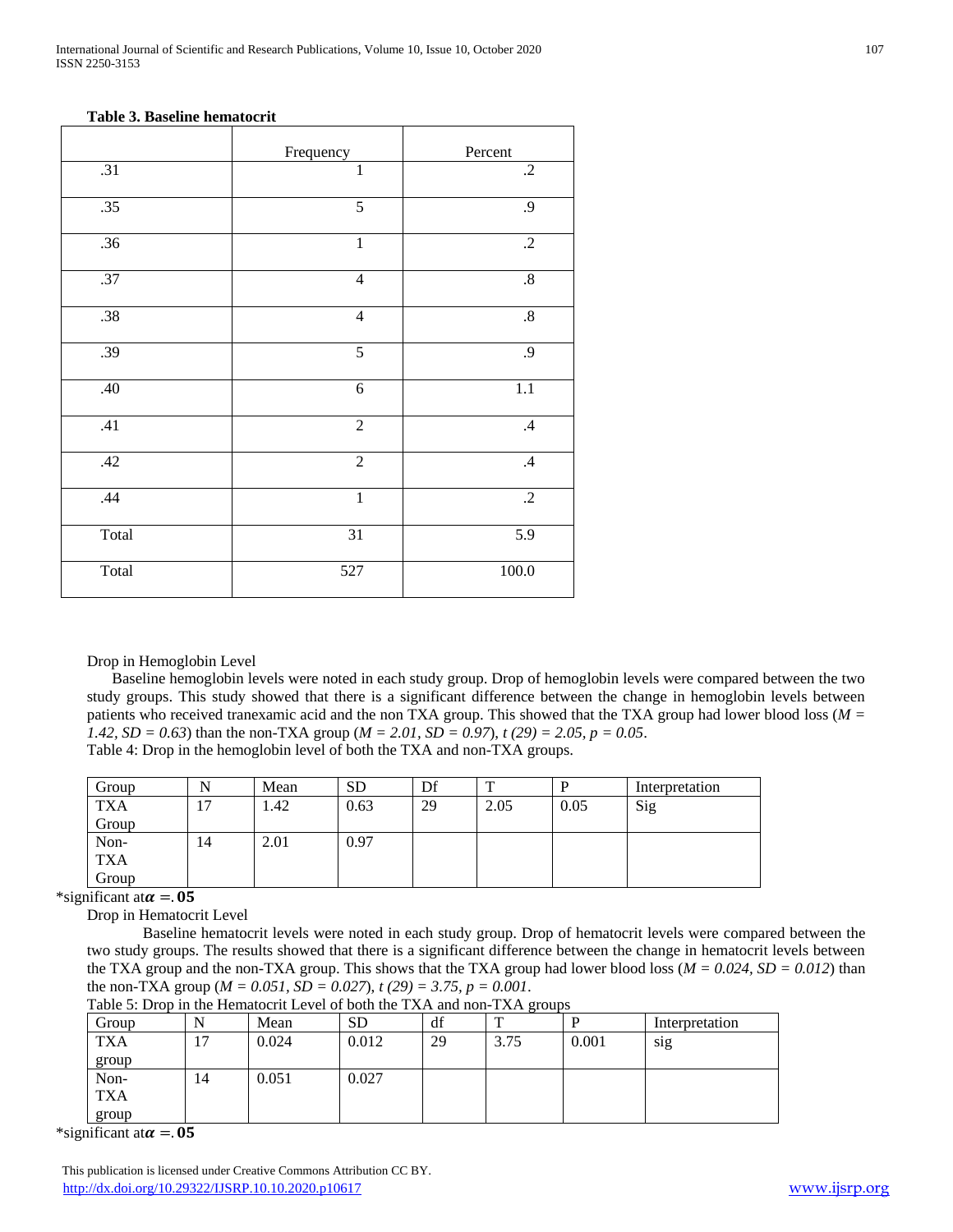International Journal of Scientific and Research Publications, Volume 10, Issue 10, October 2020 108 ISSN 2250-3153

Estimated Blood Loss

Estimated blood loss was calculated based on the anesthesia record which included suction drain, and sponge count after surgery. Results showed that there is a significant difference between the estimated blood loss between TXA group and the non-TXA group. This shows that the TXA group had lower blood loss  $(M = 394.12, SD = 42.87)$  than the non-TXA group  $(M = 478.57, SD = 108.69, t(29) = 2.95, p = 0.006$ .

| Group      |                | Mean   | <b>SD</b> | df |      | D     | Interpretation |
|------------|----------------|--------|-----------|----|------|-------|----------------|
| <b>TXA</b> | $\overline{ }$ | 394.12 | 42.87     | 29 | 2.95 | 0.006 | sig            |
| group      |                |        |           |    |      |       |                |
| Non-       | 14             | 478.57 | 108.69    |    |      |       |                |
| <b>TXA</b> |                |        |           |    |      |       |                |
| group      |                |        |           |    |      |       |                |

Table 6. Estimated blood loss of both the TXA and non-TXA groups

\*significant at  $\alpha = 0.05$ 

#### **Discussion**

Tranexamic acid is a synthetic antifibrinolytic drug used to prevent bleeding. There are three methods of administering TXA to reduce blood loss; intramuscular, oral and intravenous. In one study by Benoni and Fredin, (1996) tranexamic acid reduced the number of patients receiving blood transfusion and the number of blood units transfused to one third compared to those who underwent surgery without TXA.

In our institution, femoral fracture is one of the most commonly managed long bone fractures. Prior to surgery, blood is prepared and the difficulty in securing them has been one of the reasons for the delay in surgery. The present study was conducted in our institution in order to evaluate if TXA is helpful in minimizing bleeding during surgery. Although several studies have been conducted in the use of TXA in total knee arthroplasty and hip arthroplasty, this study was formulated to determine if TXA is also applicable in other femoral fracture surgery especially in performing Interlocked Intramedullary Nailing.

Yi, et al, (2016) used intravenous combined with topical administration of TXA in patients undergoing a primary unilateral total hip arthroplasty and showed that it significantly reduced postoperative bleeding and transfusion rate. The results of this study also showed that IV TXA significantly decreased blood loss compared to those patients who were not given with TXA. This is shown by the significant difference in the drop in hemoglobin and hematocrit levels between the two groups.

In our study, 17 patients were given TXA while 14 patients served as the control group and did not receive TXA. During surgery, there was a note of minimal bleeding especially upon skin incision and muscle splitting compared to those patients without TXA. Results also showed that there were significant differences in the drop in hemoglobin and hematocrit levels and in the estimated blood loss compared to the control group. During this study, we also note that the rate of blood transfusion were minimized on the TXA group compared to the non- TXA group.

In a meta-analysis study by Dai et al, (2018) on the effectivity of tranexamic acid for reducing bleeding and transfusions in primary total knee arthroplasty, it revealed that TXA is safe and effective and no note of adverse effects were mentioned during the procedure.

Vijayet al (2016) reported in their study that TXA significantly reduces postoperative blood loss and transfusion requirements during major hip and femoral surgeries.

# IV. CONCLUSION

The results of the study showed that there is a significant difference in the drop in the hemoglobin and hematocrit level between the patients who received tranexamic acid and those who did not receive tranexamic acid. Furthermore, there is also a significant difference in the estimated blood loss between the two groups. This showed that tranexamic acid is an effective prophylactic drug that reduces bleeding among patients with femoral shaft fracture undergoing open reduction interlocked intramedullary nailing.

#### **Recommendation**

For future studies, large sample population size and inclusion of patients with more complicated femoral fractures is recommended to further evaluate the use of TXA for orthopedic surgery specifically femoral shaft fracture. Rate of blood transfusion may also be included as one of the variables in future studies to further determine the effectivity of TXA in reducing blood loss.